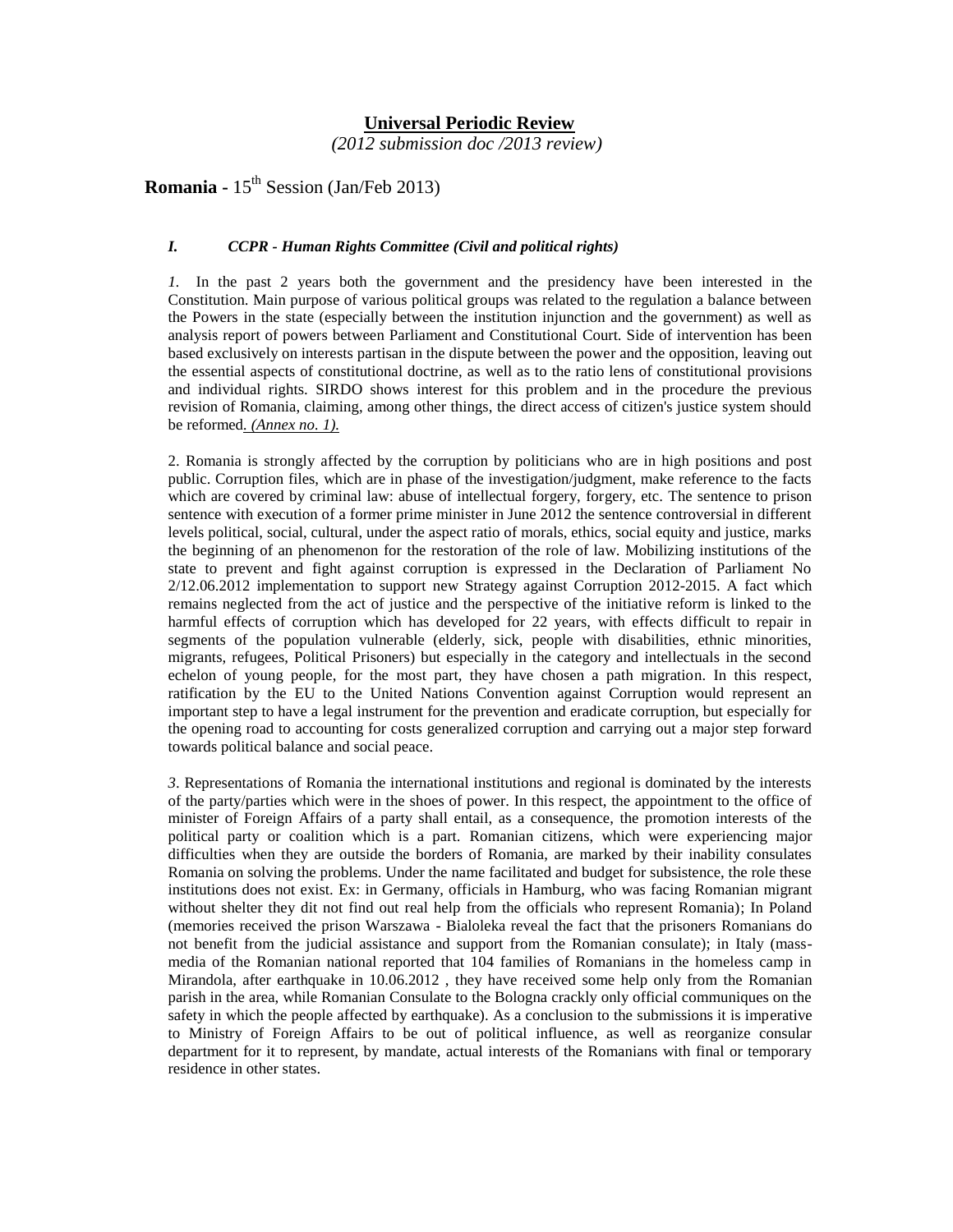4. In a democratic society, the prerogatives of militarized structures shall be the subject of standards and specific rules. Through the process of demilitarization in Romania, employees from police stations and prisons have acquired status of public servants employees.

A fact worrying which requires that return to normalcy is linked to the conferment "in secret" in the past 2 years, by the Ministry of National Defence to the degree of "colonel" of people with high positions in parliament, government, local administration, the media (source: the newspaper "Libertatea", 21.06.2012 ).

5. The State Department of USA mentions in the report on compliance with human rights - 2011 that justice system has been biased, and sometimes has been subject to influences from the area politics, reveals laws that restrict freedom of opinion by the fact that prohibit "defaming religious" and " public ofend of symbols of religious", and comments on freedom of the press are stonily: "While independent media were active and could express many views without restrictions obvious, there are politicians and persons in relation to gambling who have directly or controls in a direct way many local and national media channels and their voice editorial views often reflect their owners. The tendency for the national media organizations in the hands of few people very rich still continued".

## *II. CESCR - Committee on Economic, Social and Cultural Rights*

*1.* The system of education at all levels has suffered for 22 years numerous shocks related to the changes of framework legislation, history syllabus, manuals, study materials, etc. , for the sake of exercise of power by any government mandate which has succeeded in charge. Therefore this negative phenomenon, but and poverty, have led a small part of young people to face the competition, and a significant part to proceed to abandon school - European Commission - Romania among the first countries) and illiteracy (Ziarul de Tulcea, 26.03.2012 - 171 roma minors have not been at the school). Over 500,000 Romanians are illiterate, over 76% coming from the rural areas, access to education is prevented through traditions entice groups, poverty, the absence of any homes, and the lack parents who work in other countries, 70,000 of the children being forced to work instead of learning ( "Save children"- Romania). Private education is a real business considering legal basis assimilated, the one of the entities; non-profit tax exempt from certain obligations. Accumulation of capital in private education institutions has caused unfair competition of education by the state, but limited and responsibilities of the first category to the criteria of competence (operation to create sections that are not accredited). More than that, the graduates of private universities are faced with a lack of recognition of legitimacy and the value diplomas acquired. Crisis of which is in present education, identification of the causes and the consequences should be part of an initiative advisory panel of Romania with a special Rapporteur on the Rights to education as a result of full recognition of the term the Country visits.

2. The human rights field of study is not a branch of stand-alone in curricula of education. It is only limited to information relating to ECHR case law in the education profile with legal requirements. An imperative aspect, that the Romania should take into account is defined by the General comment No. 13 of the CESCR on 'education in both human rights itself and indispensdabil means of realizing other human rights" having in view the essential features: (a) availability, b) accessibility, c) acceptability, c) adaptability.

3. Cultural policy in Romania is based its formal intervention by the Ministry of Culture in the scope national heritage being ignored the broad range of cultural diversity. Such reform will remain outside all cultural forms of creativity as well as creating adequate institutional infrastructure. A major step forward in the protection of expression cultural that is likely to become extinct, restoring staircase adjustments as well as to build opportunities for the development of continuous creation would be carried out by ratification of the UN Convention of the protection and promotion of the diversity of cultural expression.

4. US State Department Report in 2011: The restoration of properties has continued at the same time slowly, and the government has failed to take concrete measures for the restitution properties that belonged to the Greek Catholic churches confiscated by the communist regime in 1948. This fact has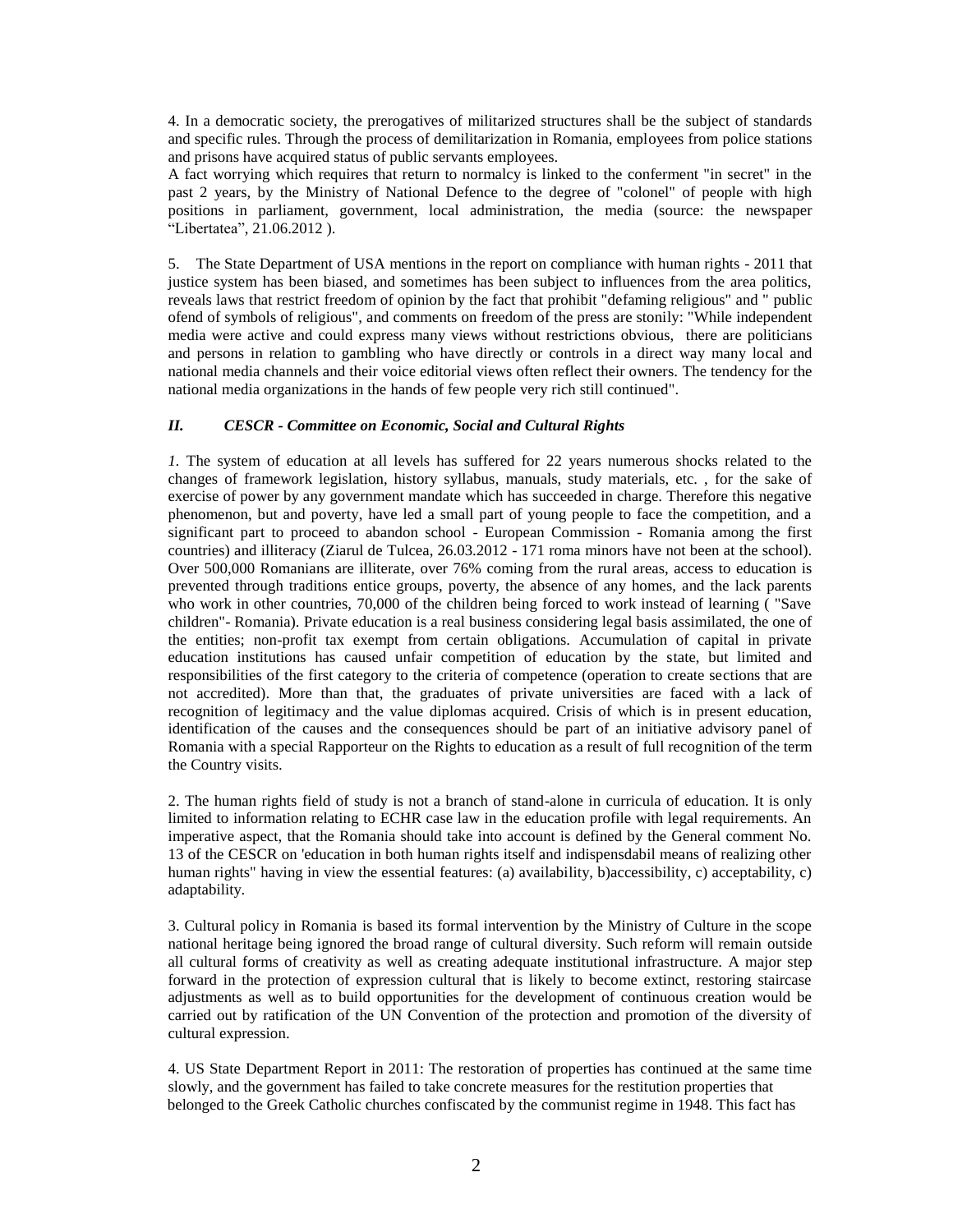continued with all instead ECHR decided in 2010 the judgment pilot concerned Maria-Atanasiu vs. Romania, meant to regulate restitution of the houses seized abusively during communism. In any of the obligations arising out of its relations with ECHR, the government initiated a controversial bill that generated conflicting opinions on the part of civil society and associations professional jurists and lawyers. *(See the SIRDO - Annex 2).*

### *III. CERD – Committee on the Elimination of Racial Discrimination Early-Warning Measures and Urgent Procedures*

1. Discrimination of Roma has come to have a potentially explosive situation for those 1000 roma living in makeshift shelters, where there were installed in 1990 in the area Craica-Baia High. Baia Mare city council project, which was launched on 1 June 2012, on relocating families of Roma in the enclosure former combined CUPROM chemical has been denounced as discriminatory by NGOs and Governmental Authority for the Roma. Local authorities have already begun decommissioning with bulldozers of the zone Craica roma and transferring rroma people only based on the hypothesis that the government will finance this project and that will receive European funds. Mass media reports that rroma people are afraid that life in the factory Cuprom will be like in prison. Segregation of Roma people in Baia Mare has been even marked by the construction in 2011 of a wall around the rroma districts. Reuters news agency has reported that " the mayor of Baia Mare has obtained 86% of the votes after he managed to move a community of Rroma people in a factory dismantled that separated it from the rest of the city with a high wall of almost two meters. He is accused of racism and not involving, their dwellings made available to Rroma do not have kitchens, no restrooms and even bedrooms properly arranged".

# *IV. CEDAW – Committee on the Elimination of Discrimination against Women*

1. By law no 25/2012, which amended and supplemented the legislative precedent to combat domestic violence, it is expected that the state must be actively involved to achieve the aim by law.

Unfortunately, enforcement of the law and functioning of institutions is not a positive response to the principles that govern this law - the principle of legality, compliance with human dignity, of prevention, the celerity, the partnership, of the equality of chances and treatment *(Annex no. 3).* In accordance with Optional Protocol to the CEDAW Committee should formulate recommendations and suggestions relating to the preparation institutions, which have the duty to implement the provisions of the law in accordance with articles and the subjects Convention.

2. Romania has become the country "children who are born children", being first in Europe to the number registered by childbearing among young girls, reaching an average of 8,500 per year (National Institute of Statistics). The question which entails the development of the phenomenon, which is visible in particular in rural areas, it is related to the existence of families often diverted to which is added to lack of education concerning the health and contraceptive measures of young girls. Until the present, the Romanian authorities have shown no framework for concrete measures in response to a situation with deep roots in the real world.

# *V. CAT – Committee against Torture*

1. Romania continues to offer an inadequate response measures in the eradication and prevention torture. In accordance with its commitments from the date of 07.05.2012, should have been instated national prevention mechanism in accordance with OPCAT in collaboration between the Ombudsman and civil society. More than that, Reform aimed at the Ministry of Justice (by "coup d'etat by the parliament" which has caused political dismissal of PDL team of the government) on the implementation of recommendations contained in the report of the Committee for the prevention of torture european released to the public on the date of 24.11.2011 (CPT/INF(2011)31, and the reply to the procedure whether asserted by legal proceedings issued by the European Court of Human Rights (ECHR ( the case Jacob Stanciu 35972/05) at the beginning of the year 2010 will emphasize the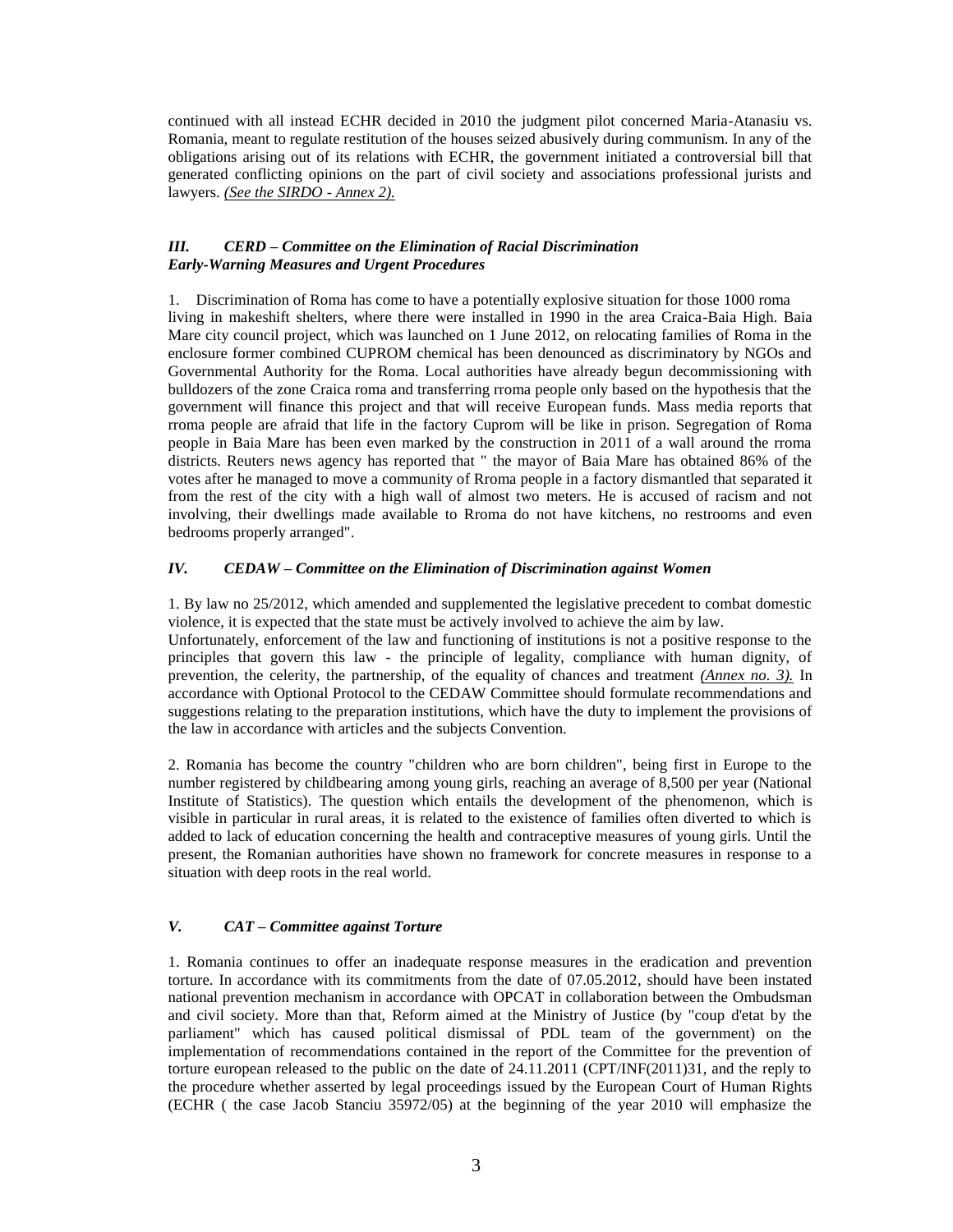system dysfunctions related to overpopulation in detention, precarious conditions of hygiene, absence or unsteadiness medical care (the cases Bragadireanu, Al-Agha, Marian Marinescu, Jiga, Ogica, Racareanu, Iamandi, Ciupercescu, Dimakos, Florea, Coman, Marcu, Cucolas, grozavu, Ali, Porumb, Dobri, Colesnicov) etc., the nature of the laws in the field of disruption of execution of the sentence (cause Ahron Schwarz). There is also the lack of concern of executive power for the construction of modern establishments and delaying inclusion public-private partnership in the mechanism of outsourcing some of the services and independent activities intended to ensure detainees' conditions that satisfy human dignity. Serious problems of penitentiaries are added and the application of precarious measures for the protection of detainees to the no smoking active with all that Romania has ratified the 2006 framework Convention for the control of OMS tabacului. With all that Romania was condemned in 2010 by the European Court in the case Florea (37186/03) to passive smoking in conditions of detention, after which they followed and other sentences, the Parliament of Romania has adopted in 2011 national law profile, being exempted for the penalties no smoking in the rooms of the detention.

2. Police lock-ups have characteristics which affect human dignity by conditions which may be assimilated with torture: police lock-ups are so arranged during the communist regime in the basement of the police headquarters, the rooms are small, with group health without division, with small windows which are doubled with metal site to access natural light and ventilation with insufficient ventilation, by the route aisles are arranged the pipes to transport water, gas, heat which present a hazard in the event of damage.

3. The administrative detention centers are a closed territory, in which the authorities, under so called 'voluntary return' expelled migrants and potential refugees in countries with dictatorships in power in which there is legislation on penalty of death. Gravity, in these cases, is linked to extreme measures to be taken in accordance with the conditions in which there is final court decisions in cases in which shall regulate stay legal in Romania, and others in the process of finish on the issue of custody in the public further procedures for obtaining the protection in Romania. In these cases it is not visible attitude toward NGOs, which have concerns in this area, given the fact that European structural funds are in the management MAI- Direction Asylum and Integration, being worried about in the case of a backing of the causes that it will be necessary to suspend funding. Taking into account the fact that the right to asylum, by side material, it is discretionary, in hand of States and EU policy for the allocation of funding is established in the enclosure governmental department, SIRDO initiated protection with effect from October 2011 (UNHCR Romania, UNHCR Budapest, a Special Rapporteur on Torture) in the case Maki Albert Imbia, a citizen from Cameroon, asylum seeker in Romania, born on the 18.08.1975 , located in the center for migrant - Otopeni, and after expulsion he sent in May 2012 a request at the European Court for Human Rights. In 2011, have been registered in Romania 2,365 requests for asylum and approved 185 (55 from Afghanistan, 50 from Iraq, 15 from Cameroon). Considering that in 2011 European Union countries have hosted the 84,100 asylum seekers (Eurostat), small number of persons registered in Romania, be positioned as the first country of asylum seekers in the area east of the EU, can be explained through practice of the authorities prevention, through obstruction, the access to the review procedures and the excess for expulsions, before the judicial proceedings have been finished *(Annex no. 4).*

#### Recommendations

-Carry on by The Ministry of Justice of the reforms for the eradication and prevention legislation by the application of the measures which are derived from commitments and recommendations to the international and regional bodies and the allocation of funds to the sector custodial,

-Prepare staff active in the management sector in pre-trial detention including the medical services, -Harmonisation of national provisions with the international standards in criminal matters in the implementation of changing Penal Code and penal procedure, amendment article 100 ff penal law according to which in the investigation can be used "derived prooves" that may be obtained by torture. -Developing and implementing the national program for social reinsertion post-detention and adaptation of activities the probation existing minors and to the needs of young people;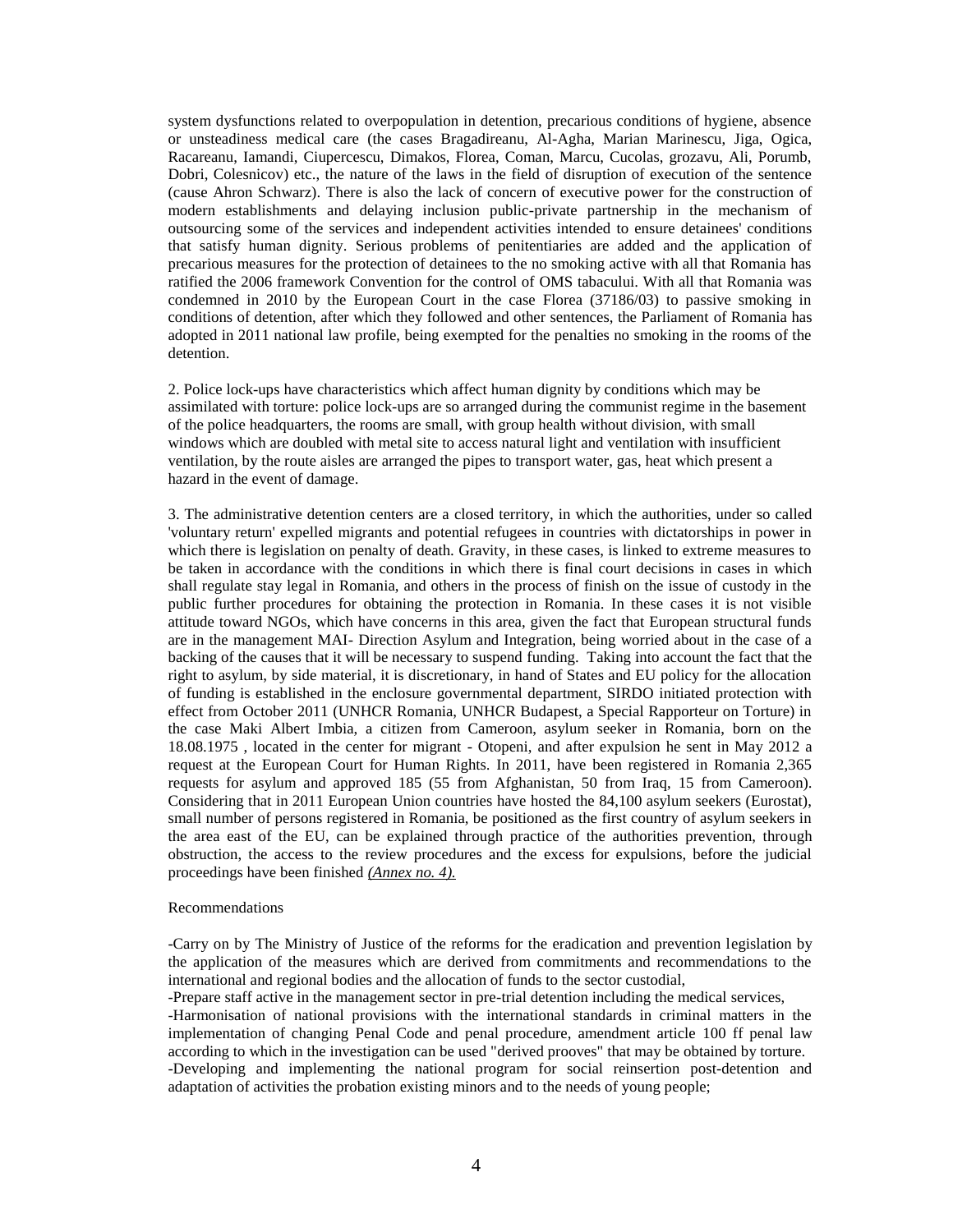-Setting up cooperation with SPT by the introduction of national mechanism for prevention (OPCAT) for making transfer of expertise to government and to create actual link with CPT and ECHR in order to implement reform;

-Dismantle existing arrest cells in which serious deviations from human conditions of the accommodation for prisoners and the organization houses of detention under the authority of the Ministry of Justice;

-Funds allocation to the Ombudsman for inspections in the premises of the detention criminal but especially in public spaces for safe custody where migrant are accommodated.

Relevant sources:

The Report of the USA Department - 2011 reports poor accommodation in prisons, as well as reports on police and gendarmerie abuses against detainees, ECHR case law for Romania, the cases sent by SIRDO to the UN Special Rapporteur on Torture, CPT report as a result of his visit in Romania in September 2010, Reports by SIRDO sent to UNVFT which have in the annex relevant cases to practicing torture in detention.

#### *VI. CRC – Committee on the Rights of the Child*

1. A study carried out by World Vision Romania relating to "well-being of children from rural area" has low level of education of children, and involve them in activities household is regarded as a method of education. The access to schools and at the kindergartens is prevented through large distances to the journey between home and the location of education institution, facts which determine and abandon school (E-mail: rom\_office@wvi.org).

2. The children exploited in the election campaign - although the law forbids election campaign in the educational establishments - at the school in the Roata village, Giurgiu County, all the pupils of primary cycle were dressed in the classroom with T-shirts and caps with insignia of Social Democratic Party (Realitatea TV - 22.05.2012).

3. In the report of the year 2011 of the European Committee for Social Rights (CEDS), which ensure the monitoring compliance with the provisions laid down by European Social Charter, Romania was received conclusions of non-conformity, also related to the fact that child exploitation through work remains unpunished. The report says that, although Labor Inspection indicated hundreds of cases in which children were made different gainful activities, in some cases very heavy conditions, the courts have been closed down the arguing that there was not sufficient evidence for the hiring criminal proceedings, as there was any evidence for any danger to society. According to statistics in 2009 presented in the report, the children worked in the households, gainful activities without contracts of employment, they had signs of cases of forced labor, work on the streets or other illegal activities, and experts CEDS mentioned that the Ministry of Justice does not have the statistics of the penalties applied. Romanian officials, on condition of anonymity, said that the prohibition to work before the age of 15 years is not observed because of legislation but does not accept that this state of affairs is a contemporary form of slavery. Romania ratified ILO Convention and ILO Worst Forms, of Child Labor Convention (no. 182). Having regard to the coordinates of the situation related to contemporany form of slavery should be to ratify Protocol 3 to the Convention on the rights of the child.

4. In Romania, in the past 2 years over 20,000 children were born prematurely. In addition to official data provided by the National Institute of Statistics, the doctors draw attention to the fact that children born with low weight or come in the world ahead of time are the cause general poverty and in some cases prematurity result in mortality.

#### *VII. The role of civil society*

The civil society is a voice that does not have an echo in the undertakings of good governance in Romania.